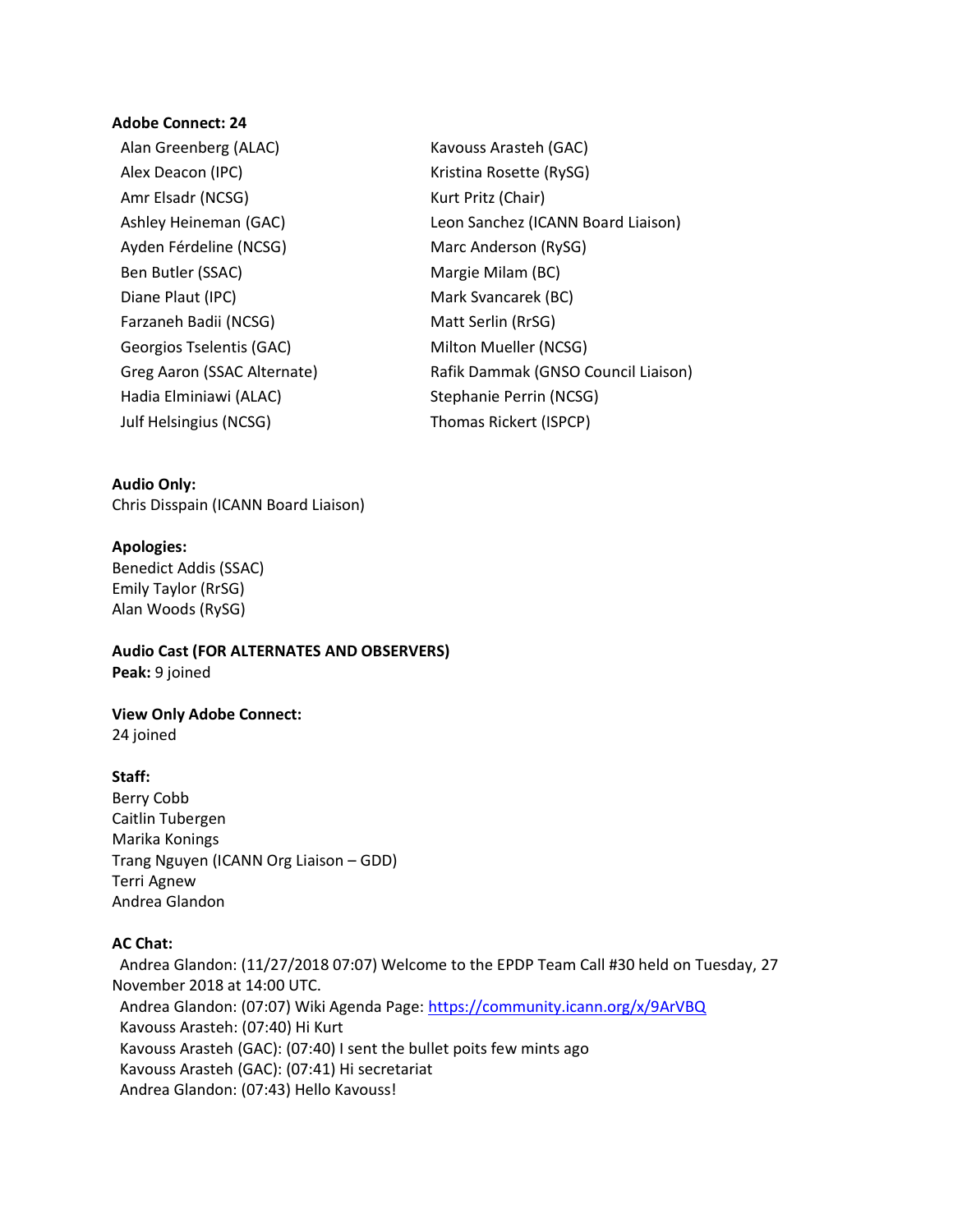Rafik Dammak (GNSO Council Liaison): (07:58) hello all

Amr Elsadr (NCSG): (07:59) Hi all.

Thomas Rickert (ISPCP): (08:00) Hi all!

Hadia Elminiawi (ALAC): (08:00) Hi all

Leon Sanchez: (08:00) Hello everyone

Hadia Elminiawi (ALAC): (08:02) my connection is not good today

Marika Konings: (08:04) For sign up to the webinar, please contact [gnso-secs@icann.org](mailto:gnso-secs@icann.org)

Kristina Rosette (RySG): (08:05) sorry!

 Marika Konings: (08:08) EPDP Team Preliminary Rec #13.Based on the information and the deliberations the EPDP Team had on this topic and pending further input and legal advice, the EPDP Team recommends that ICANN Org negotiates and enters into a Joint Controller Agreement (JCA) with the Contracted Parties.In addition to the legally required components of such agreement, the JCA shall specify the responsibilities of the respective parties for the processing activities as described below. Indemnification clauses shall ensure that the risk for certain data processing is borne by either one or multiple parties that have the primary interest in the processing.

 Hadia Elminiawi (ALAC): (08:10) @Amr where did you get that sense from - how do you know that recommendation 13 got special attention

 Amr Elsadr (NCSG): (08:12) @Hadia: Mainly based on the recent feedback from ICANN org via Dan and Trang on this issue.

Hadia Elminiawi (ALAC): (08:12) @Amr ok thanks

 Margie Milam (BC): (08:12) Question re: Public Comment Forum - is there a way to upload a document rather than fill out the form?

Ayden Férdeline (NCSG): (08:12) +1 Kristina

Amr Elsadr (NCSG): (08:12) And yeah..., sorry..., it's 13, not 18.

Caitlin Tubergen: (08:12) Thanks Kristina - we can certainly change that.

Kristina Rosette (RySG): (08:13) Thanks, Caitlin.

 Marika Konings: (08:13) as some slides are not displaying well, I'm going to upload a new version which will hopefully display all slides.

 Ayden Férdeline (NCSG): (08:16) I think Margie raises a good point that people should be able to upload comments in their own format. I thought the Google Form was optional, or I would have opposed it altogether. I hope a mailbox can be created, like exists for other comments, so people can submit a conventional comment if they so choose.

Margie Milam (BC): (08:16) I thought it was optional too

 Ayden Férdeline (NCSG): (08:16) I think it is inevitable that not every comment will fit within the constraints of the Google Form. Why else have we allowed 2-3 weeks for a staff summary of comments received to be generated?

 Matt Serlin (RrSG): (08:16) I thought when we first heard about the Goolge form, it was said the "normal" way of submitted comments would also be available

 Marika Konings: (08:16) there are open text boxes in the google form that allow for text comments to be submitted. There is no requirement to fill out any of the other questions.

Margie Milam (BC): (08:17) I didnt think we wanted to limit input to specific questions

 Marika Konings: (08:17) @Margie - there are specific questions, but also general comment boxes in which any other input can be provided.

Kristina Rosette (RySG): (08:20) Or, have the slide and not speak to it. Folks can read.

 Margie Milam (BC): (08:22) right- but there may be general comments that are not specific to a topic in the report that might be submitted

 Kristina Rosette (RySG): (08:23) We could approach this differently - focus the time (all or almost all of it) on the substance, take questions by email and commit to posting all Q&A within a few days.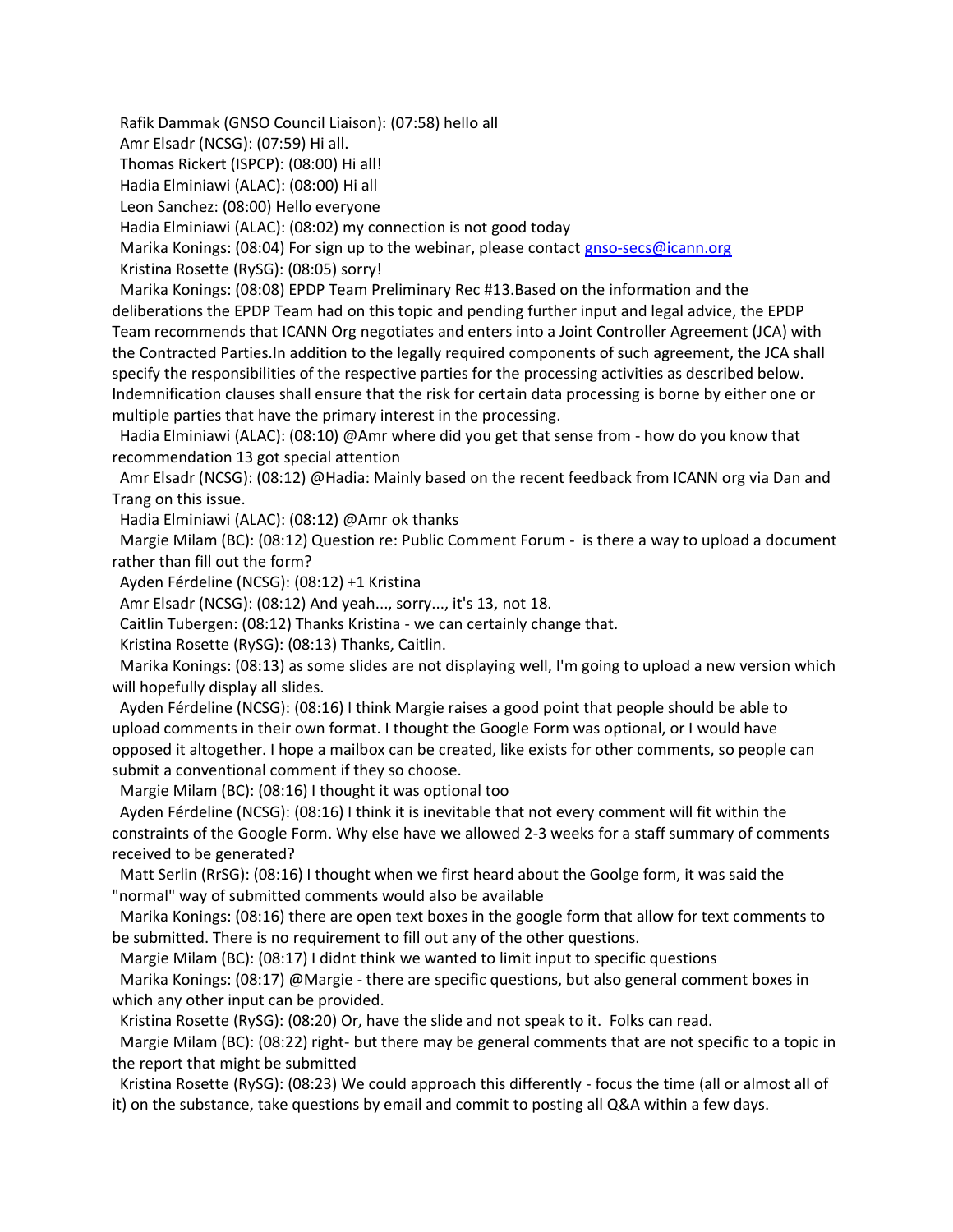Thomas Rickert (ISPCP): (08:23) Amr's point is a good one to illustrate my suggestion. I guess it will be difficultfor folks to understand the pros and cons of the legal concepts.

 Hadia Elminiawi (ALAC): (08:23) @Thomas I am nor sure that It would be possible to explain all the recommendations – there is no time for that

 Hadia Elminiawi (ALAC): (08:23) @Thomas I am nor sure that It would be possible to explain all the recommendations – there is no time for that

 Amr Elsadr (NCSG): (08:23) Could the slides explaining the use of the google form be trimmed down a little to make more time for other topics?

 Ayden Férdeline (NCSG): (08:23) If we want this to be a genuine consultation, inviting feedback from people not following this all too closely, explanations of the recommendations would be a more inclusive approach.

Thomas Rickert (ISPCP): (08:23) then let's pick the most controversial ones

 Ayden Férdeline (NCSG): (08:25) If the google form is so convoluted it needs to be explained over multiple slides, perhaps we should just put an email address out there for traditional comments, as some people may prefer the traditional format - like every other PDP has used.

 Ayden Férdeline (NCSG): (08:25) I have no objection to the google form being an option, but a traditional input mechanism (email) should also be available

 Caitlin Tubergen: (08:25) @Margie - there is a space within the Google Doc for general comments. (It's the very last question.) As Kurt said, we encourage commenters to respond to specific

recommendations with their rationale/reasoning as that will assist the Team in its review.

 Milton Mueller (NCSG): (08:26) agree with Kavouss, oddly enough, leave plenty of time for people to ask what they need to know

 Ashley Heineman (GAC): (08:26) I agree with Kavouss. Let's let those who are participating indentify what they want to discuss and beef up the Q&A time.

Ashley Heineman (GAC): (08:26) IE: don't cherry pick issues.

Thomas Rickert (ISPCP): (08:26) Kurt, all - if you are all fine with the approach, go for it :-)

 Diane Plaut (IPC): (08:26) I agree as well, it is meant to be an educational webinar as well as a chance for people to ask questions

 Matt Serlin (RrSG): (08:26) I think we need to get through the slides as quickly as possible and allow for engagement from attendees

 Matt Serlin (RrSG): (08:27) and make sure we focus on HOW to submit feedback as this is a new way of gathering input

 Milton Mueller (NCSG): (08:27) "educational webinar" typically means passive and deadly dull slide presentations that put everyone to sleep

 Diane Plaut (IPC): (08:28) I didnt mean to put everyone to sleep Milton! This is exciting stuff! Marika Konings: (08:28) The policy staff email address is posted on the public comment forum so any questions can be directed there.

 Milton Mueller (NCSG): (08:28) people need real time interactions, Marika, it sticks with them better Marika Konings: (08:29) @Milton - Kurt was asking about a mechanism for people to follow up after the call. I noted that we have an email contact address, but happy to consider other ways to allow for that.

Milton Mueller (NCSG): (08:31) oh, sorry I misinterpreted your comment

 Amr Elsadr (NCSG): (08:31) @Kurt: I'm fine being a spectator on the webinar. Actually looking fwd to it!! :-)

 Milton Mueller (NCSG): (08:31) I thought you were saying emailed questions were a substitute for Q&A in the webinar

 Marika Konings: (08:32) No, that was not what I was saying. Just to note that a contact is already available for follow up questions after the webinar, should questions come up after the webinar.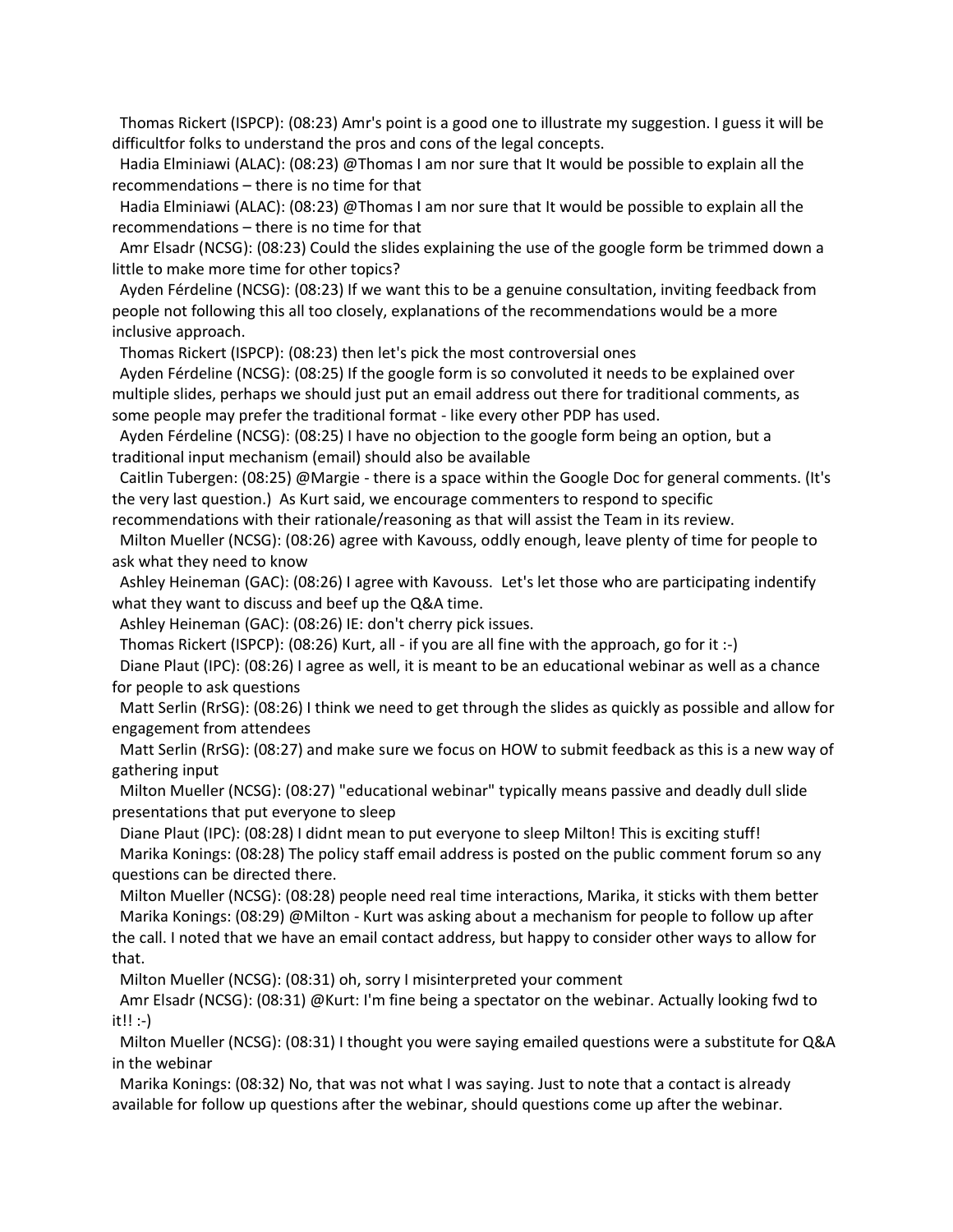Kavouss Arasteh (GAC): (08:33) The idea that each stakeholder group designate one person to reply to questions

 Kavouss Arasteh (GAC): (08:34) I this ,kurt, you rferring to a moderator type duty Stephanie Perrin: (08:35) My apologies for being late.

 Matt Serlin (RrSG): (08:38) can you please make sure we're scrolling through the doc for the benefit of the observers?

 Milton Mueller (NCSG): (08:38) Will the EDPB have time to put our questions on their agenda? Kavouss Arasteh (GAC): (08:38) Kurt, yes there is need for a tight time management cutting time for those detialed and lengthy quest as there would be no time for other interested people to raise theirb point

 Marika Konings: (08:38) @Matt - I am scrolling down, but it may be worth for the alternates/observers to download the letter from the mailing list (it was sent by Kurt yesterday)

Mark Svancarek (BC): (08:39) Kristina, can you clarify the other avenues?

 Milton Mueller (NCSG): (08:40) Kristina's / CPH concerns seem reasonable. It is realitic to expect detailed legal advice from EDPB at this juncture?

Milton Mueller (NCSG): (08:40) it's wonderful if we can, but will we?

Milton Mueller (NCSG): (08:40) Sorry my question should read: IS IT realistic to expect...

 Ayden Férdeline (NCSG): (08:41) I think it is very disrespectful of the EDPB's time to expect a response anytime soon, let alone over December. They have real issues on their agenda - look at their agenda

items - they don't seem to be reviewing proposals like we're asking them to do

Milton Mueller (NCSG): (08:41) Kristina the Diplomat

Terri Agnew: (08:41) reminder to mute when not speaking

 Matt Serlin (RrSG): (08:42) Agree with Kristina here...it feels premature to be seeking the kind of input this letter seeks

 Milton Mueller (NCSG): (08:43) It's kind of like asking them to join the EPDP deliberation process at this point

Margie Milam (BC): (08:44) agree with you Milton

Matt Serlin (RrSG): (08:45) +1 Milton

Thomas Rickert (ISPCP): (08:46) You never get a second chance to make a first impression.

 Thomas Rickert (ISPCP): (08:46) I agree we might get more opportunities, but the first letter to them must be of excellent quality.

 Thomas Rickert (ISPCP): (08:46) Some questions are too basic to ask them. We should focus on the tough ones and offer good (legal) and factual rationales for why are asking and what our initial findings are.

Hadia Elminiawi: (08:47) I am able to scroll too

 Marika Konings: (08:48) @Thomas - but how are the basic ones addressed as these are identified in the Initial Report as needing EDPB guidance?

 Kavouss Arasteh (GAC): (08:48) IF THERE IS NO ANSWER TO A GIVEN QUESTION WE SHOULD NOT BE DISAAPOINTED AS THE ISSUE IS TO CONVEY OUR QUESTIONS

 Kavouss Arasteh (GAC): (08:49) Oh sorry again for CAP I forgot to do it correctly sorry for that Thomas Rickert (ISPCP): (08:50) Marika, we need to go through all the questions. I do not mind asking about the topics / issues, but the way the questions are framed.

Margie Milam (BC): (08:51) we never get details from those conversations - very frustrating

Ayden Férdeline (NCSG): (08:53) +1 Stephanie

Milton Mueller (NCSG): (08:53) +100 Stephanie

Margie Milam (BC): (08:53) Agree with the need for a briefing!

Mark Svancarek (BC): (08:53) Agree!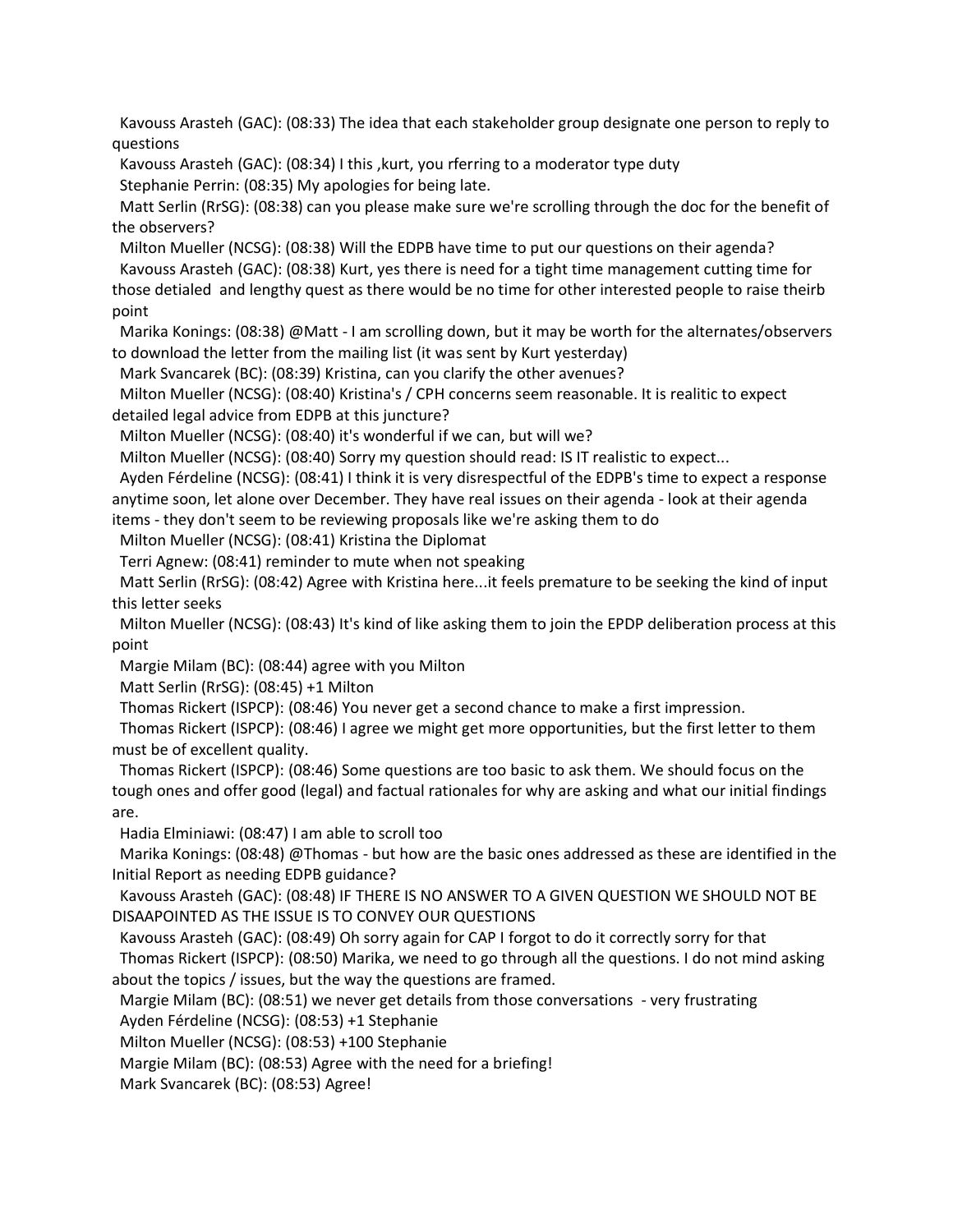Margie Milam (BC): (08:54) otherwise they'll be annoyed we don't know what has already been discussed and we may be treading on issues that have already been answered

 Ayden Férdeline (NCSG): (08:55) Perhaps we could ask Trang, who is on this call, for details of these meetings - she has insisted before that ICANN has been totally forthcoming about what has been discussed with the DPAs. All she has done in the past, however, is link us to the substance-less blog posts. Can we get the raw staff notes from the meetings with DPAs please?

 Amr Elsadr (NCSG): (08:56) Perhaps set up a small team to take a couple of days to recommend what should be in the letter?

Ayden Férdeline (NCSG): (08:56) I don't think we should send a letter

Thomas Rickert (ISPCP): (08:56) Asking is ok, if it is done right.

Matt Serlin (RrSG): (08:56) i like the idea of a small team to come together on this

 Ashley Heineman (GAC): (08:56) It is unfortunate that there isn't a way to seek guidance informally. Georgios Tselentis (GAC): (08:57) No questions = no answers. I agree however we need to think through and ask the right questions

 Ayden Férdeline (NCSG): (08:57) ok, right, as Marc notes, that is in the charter... ignore my comment above then

Amr Elsadr (NCSG): (08:57) Agree with Marc.

 Marika Konings: (08:58) To Stephanie's question, note that ICANN Org already answered that: ICANN org has been open and transparent with our engagements with the EDPB and DPAs. All of the formal written communications from EDPB and DPAs are published on ICANN correspondence. In addition, we've had informal verbal conversations with the EDPB and DPAs to educate, inform, and ask for guidance. Summaries of those informal conversations are published in blogs. To assist the EPDP Team in its work, ICANN org will provide the EPDP Team with a compiled list of correspondence received and blogs published thus far, including the topic of each correspondence/blog. See DPA Advice Summary-DRAFT.xlsx.

 Alan Greenberg (ALAC): (08:58) If there is a strong feeling that it is not wise to send the current report to the EDPB, then we should tell the GNSO we do not feel it is wise to do so.

 Hadia Elminiawi (ALAC): (08:58) some of the questions were raised my members of this team and they were the ones awaiting the answers - how will they get their answers?

Marika Konings: (08:59) for the advice summary please go

to: [https://community.icann.org/download/attachments/90774122/DPA%20Advice%20Summary-](https://community.icann.org/download/attachments/90774122/DPA%20Advice%20Summary-DRAFT.xlsx?version=1&modificationDate=1539628453000&api=v2)[DRAFT.xlsx?version=1&modificationDate=1539628453000&api=v2](https://community.icann.org/download/attachments/90774122/DPA%20Advice%20Summary-DRAFT.xlsx?version=1&modificationDate=1539628453000&api=v2)

Hadia Elminiawi (ALAC): (08:59) i meant by

Mark Svancarek (BC): (08:59) I will participate

 Thomas Rickert (ISPCP): (08:59) Why don't we proceed with a small team working on th is and present to the EPDP team and then decide if we want to proceed.

Ashley Heineman (GAC): (08:59) I'll volunteer to help.

Ayden Férdeline (NCSG): (08:59) Marika - we have read that already - and it is what Trang keeps

sharing. We have all read those summaries; there is no substance whatsoever in those blog posts. Please, we have read them.

Amr Elsadr (NCSG): (08:59) Small Team should get this done very quickly.

Margie Milam (BC): (08:59) Ill join the small team

Georgios Tselentis (GAC): (08:59) +1 participate

Amr Elsadr (NCSG): (09:00) Also happy to participate.

Ashley Heineman (GAC): (09:00) Georgios can do for me if limited to one per AC.

 Thomas Rickert (ISPCP): (09:00) There will be more things that are appropriate to ask the EPDP when we get to the next round of questions. that is the legally exciting stuff....

Georgios Tselentis (GAC): (09:01) @ Thomas next round ? when?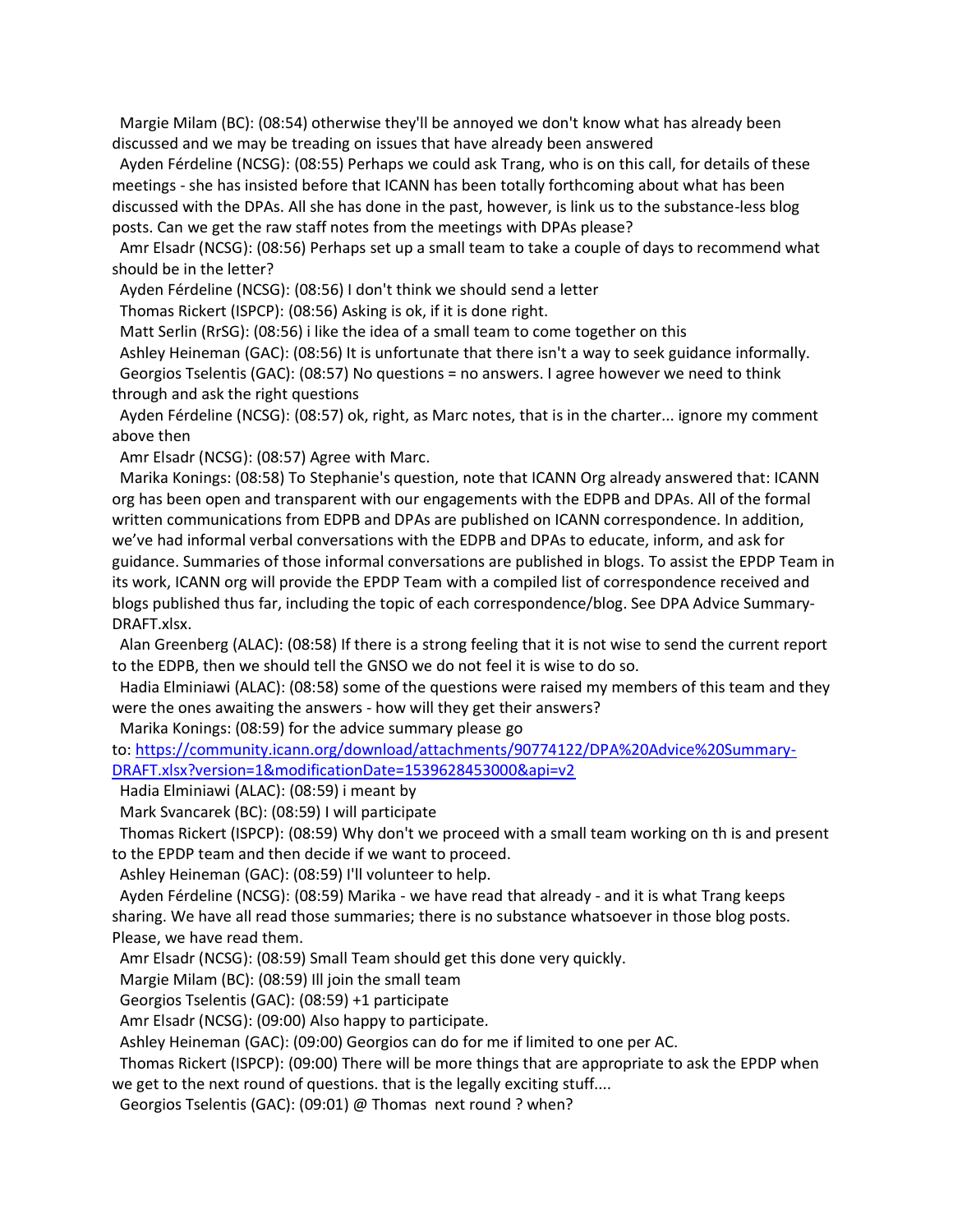Hadia Elminiawi (ALAC): (09:01) so what are we really afraid of? why don't we want to seek the EDPB opinion

Thomas Rickert (ISPCP): (09:01) @georgios - after the gating questions :-)

Hadia Elminiawi (ALAC): (09:02) could participate as well - small team

 Amr Elsadr (NCSG): (09:02) @Hadia: Not afraid of sending them a letter, but need to be realistic about what they might be willing/able to respond to.

 Ayden Férdeline (NCSG): (09:02) @Hadia - Stephanie just outlined some important considerations - pls review the transcript when you can, as she summarised it better than I can :-)

Hadia Elminiawi (ALAC): (09:02) @Amr I agree that we need to ask the right questions

Stephanie Perrin (NCSG): (09:06) I don't get the sense that I am overly welcome on the small team,

given it is tasked with drafting questions I don't think we should ask....but I would be happy to

join. Warning: Last time (RDS) I was polite and did not say: that question is too stupid to ask. I will be polite but less reticent this time.

 Stephanie Perrin (NCSG): (09:07) As Thomas said, you don't get a second chance to make a good impression. Now quite frankly I think ICANN is on about its 15th chance......but it still applies.

Stephanie Perrin (NCSG): (09:07) They do get new people all the time.

Milton Mueller (NCSG): (09:07) + 1 Amr.

Amr Elsadr (NCSG): (09:09) EDPB guidelines on territorial scope of

GDPR: [https://urldefense.proofpoint.com/v2/url?u=https-3A\\_\\_edpb.europa.eu\\_our-2Dwork-](https://urldefense.proofpoint.com/v2/url?u=https-3A__edpb.europa.eu_our-2Dwork-2Dtools_our-2Ddocuments_guidelines_guidelines-2D32018-2Dterritorial-2Dscope-2Dgdpr-2Darticle-2D3-2Dversion-5Fen&d=DwIFaQ&c=FmY1u3PJp6wrcrwll3mSVzgfkbPSS6sJms7xcl4I5cM&r=k7uKdjSb7_ZjItyVqrCYHo_rKms9SFxlmbYEJqG-y9I&m=cV07qqKLFz20hnNSz2e0ZD2BOOXOBZsB-0RRplxwxIM&s=Iy1H803GaRHr9YLSVqZhgc6en6soCebzp3-j7YevMJU&e=)[2Dtools\\_our-2Ddocuments\\_guidelines\\_guidelines-2D32018-2Dterritorial-2Dscope-2Dgdpr-2Darticle-](https://urldefense.proofpoint.com/v2/url?u=https-3A__edpb.europa.eu_our-2Dwork-2Dtools_our-2Ddocuments_guidelines_guidelines-2D32018-2Dterritorial-2Dscope-2Dgdpr-2Darticle-2D3-2Dversion-5Fen&d=DwIFaQ&c=FmY1u3PJp6wrcrwll3mSVzgfkbPSS6sJms7xcl4I5cM&r=k7uKdjSb7_ZjItyVqrCYHo_rKms9SFxlmbYEJqG-y9I&m=cV07qqKLFz20hnNSz2e0ZD2BOOXOBZsB-0RRplxwxIM&s=Iy1H803GaRHr9YLSVqZhgc6en6soCebzp3-j7YevMJU&e=)[2D3-2Dversion-](https://urldefense.proofpoint.com/v2/url?u=https-3A__edpb.europa.eu_our-2Dwork-2Dtools_our-2Ddocuments_guidelines_guidelines-2D32018-2Dterritorial-2Dscope-2Dgdpr-2Darticle-2D3-2Dversion-5Fen&d=DwIFaQ&c=FmY1u3PJp6wrcrwll3mSVzgfkbPSS6sJms7xcl4I5cM&r=k7uKdjSb7_ZjItyVqrCYHo_rKms9SFxlmbYEJqG-y9I&m=cV07qqKLFz20hnNSz2e0ZD2BOOXOBZsB-0RRplxwxIM&s=Iy1H803GaRHr9YLSVqZhgc6en6soCebzp3-j7YevMJU&e=)

[5Fen&d=DwIFaQ&c=FmY1u3PJp6wrcrwll3mSVzgfkbPSS6sJms7xcl4I5cM&r=k7uKdjSb7\\_ZjItyVqrCYHo\\_rK](https://urldefense.proofpoint.com/v2/url?u=https-3A__edpb.europa.eu_our-2Dwork-2Dtools_our-2Ddocuments_guidelines_guidelines-2D32018-2Dterritorial-2Dscope-2Dgdpr-2Darticle-2D3-2Dversion-5Fen&d=DwIFaQ&c=FmY1u3PJp6wrcrwll3mSVzgfkbPSS6sJms7xcl4I5cM&r=k7uKdjSb7_ZjItyVqrCYHo_rKms9SFxlmbYEJqG-y9I&m=cV07qqKLFz20hnNSz2e0ZD2BOOXOBZsB-0RRplxwxIM&s=Iy1H803GaRHr9YLSVqZhgc6en6soCebzp3-j7YevMJU&e=) [ms9SFxlmbYEJqG-y9I&m=cV07qqKLFz20hnNSz2e0ZD2BOOXOBZsB-](https://urldefense.proofpoint.com/v2/url?u=https-3A__edpb.europa.eu_our-2Dwork-2Dtools_our-2Ddocuments_guidelines_guidelines-2D32018-2Dterritorial-2Dscope-2Dgdpr-2Darticle-2D3-2Dversion-5Fen&d=DwIFaQ&c=FmY1u3PJp6wrcrwll3mSVzgfkbPSS6sJms7xcl4I5cM&r=k7uKdjSb7_ZjItyVqrCYHo_rKms9SFxlmbYEJqG-y9I&m=cV07qqKLFz20hnNSz2e0ZD2BOOXOBZsB-0RRplxwxIM&s=Iy1H803GaRHr9YLSVqZhgc6en6soCebzp3-j7YevMJU&e=)

[0RRplxwxIM&s=Iy1H803GaRHr9YLSVqZhgc6en6soCebzp3-j7YevMJU&e=](https://urldefense.proofpoint.com/v2/url?u=https-3A__edpb.europa.eu_our-2Dwork-2Dtools_our-2Ddocuments_guidelines_guidelines-2D32018-2Dterritorial-2Dscope-2Dgdpr-2Darticle-2D3-2Dversion-5Fen&d=DwIFaQ&c=FmY1u3PJp6wrcrwll3mSVzgfkbPSS6sJms7xcl4I5cM&r=k7uKdjSb7_ZjItyVqrCYHo_rKms9SFxlmbYEJqG-y9I&m=cV07qqKLFz20hnNSz2e0ZD2BOOXOBZsB-0RRplxwxIM&s=Iy1H803GaRHr9YLSVqZhgc6en6soCebzp3-j7YevMJU&e=)

 Amr Elsadr (NCSG): (09:10) @Marika: All those sound like good ideas that can be done without the use of small teams.

 Diane Plaut: (09:10) I apologize for the late response, en route to the Privacy congress lost connection - I will join the small team on behalf of the IPC

Kristina Rosette (RySG): (09:11) Thanks, Amr!

Ayden Férdeline (NCSG): (09:11) AC has frozen for Milton

Margie Milam (BC): (09:12) Mark S will join for the BC

Hadia Elminiawi (ALAC): (09:13) + 1 Milton

Marika Konings: (09:15) the Word doc is posted separately on the public comment forum site.

 Marika Konings: (09:16) is that one creating the issues or is it a separate download you have created from the google form?

Milton Mueller (NCSG): (09:16) its the Word version of the form, not the form itself

Ayden Férdeline (NCSG): (09:16) the form is just copied and pasted from the Google Form webpage,

complete with the embedded html etc - might be better to have a plain text version

Milton Mueller (NCSG): (09:17) Yes it is the Word version

Milton Mueller (NCSG): (09:17) that ICANN posted

Marika Konings: (09:17) Thanks, we'll check it out.

 Alan Greenberg (ALAC): (09:17) I've downloaded the word version onto a Windows version of Word (2010) and no crash so far.

Milton Mueller (NCSG): (09:18) I'll try it in the office on another computer

 Stephanie Perrin (NCSG): (09:20) So when is the small drafting team meeting, not seeing info on that in the summary?

 Trang Nguyen (ICANN Org Liaison -GDD): (09:20) Hi Kurt, yes, but it seems my audio is not working. Trang Nguyen (ICANN Org Liaison -GDD): (09:22) Thanks, Marika! I'm now connected on audio.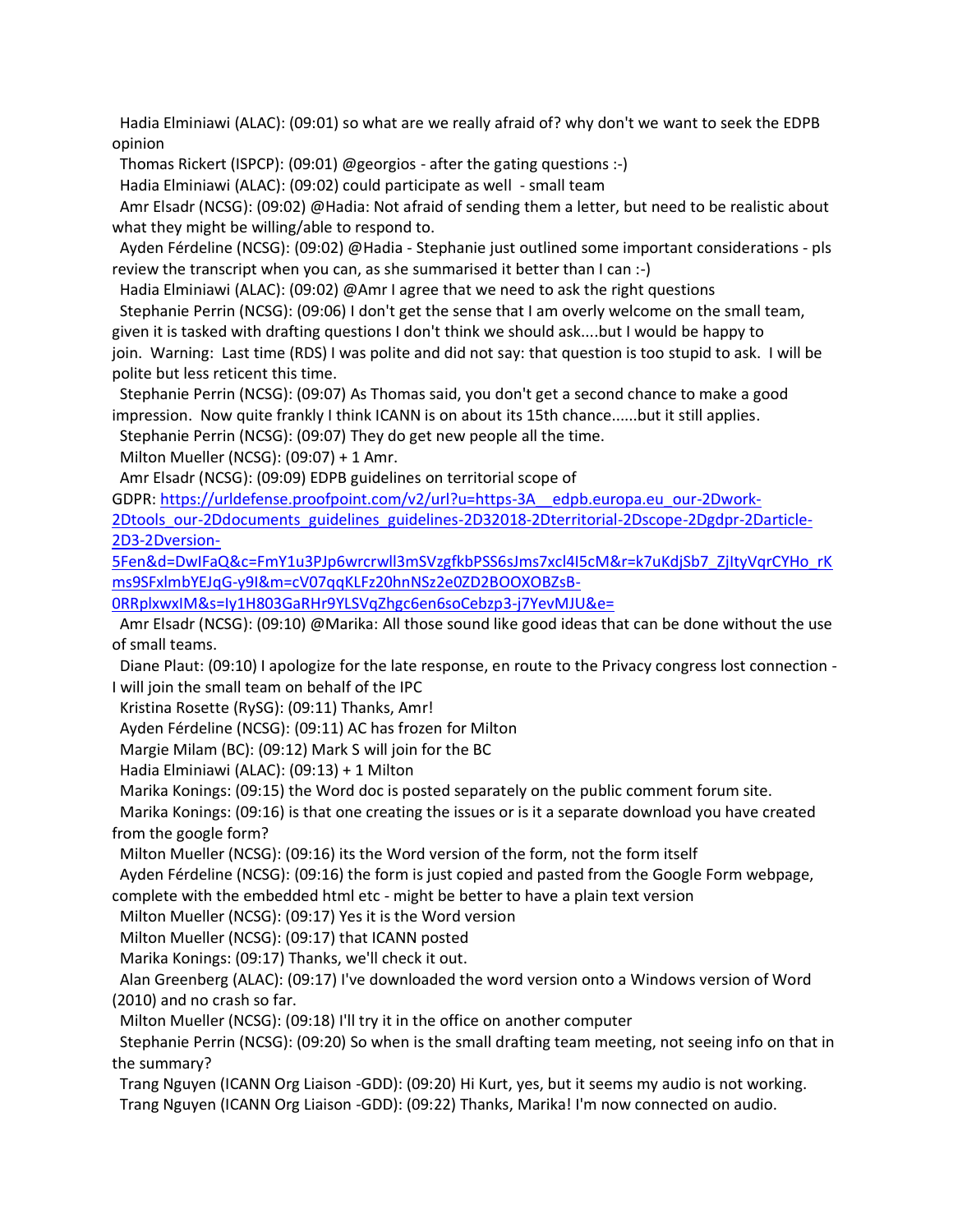Terri Agnew: (09:22) Please let me know if a dial out on telephone is needed

 Stephanie Perrin (NCSG): (09:22) Regarding the information we seek as to what the content of discussions with the DPAs might have been, I cannot imagine Board members and senior staff being sent into such discussions without briefing notes. I cannot imagine communnications people being sent to a meeting such as the Hong Kong data commissioners conference without some kind of detailed summary emerging, not to mention communications advice. So those are the briefing notes and summaries we seek.

Kavouss Arasteh (GAC): (09:23) I have to drop as having another meeting at 1530 UTC

 Trang Nguyen (ICANN Org Liaison -GDD): (09:24) @Kurt, thank you! We were looking at this in the narrow context of policy implementation with the IRT.

 Kristina Rosette (RySG): (09:25) Thanks, Trang. When Diane and I were working on this, we were thinking of implementation more broadly.

 Trang Nguyen (ICANN Org Liaison -GDD): (09:26) Thanks for the clarification, Kristina! That makes more sense.

 Hadia Elminiawi (ALAC): (09:26) I agree with Kristina I also thought implementation did include processing of the data

 Marika Konings: (09:26) Per Amr's comment, this is the current language in the Initial Report: "Coordinate, operationalize, and facilitate policies for resolution of disputes regarding or relating to the registration of domain names (as opposed to the use of such domain names), namely, the UDRP, URS, PDDRP, RRDRP, and future-developed domain name registration-related dispute procedures for which it is established that the processing of personal data is necessary"

 Amr Elsadr (NCSG): (09:27) @Marika: Yeah..., think we can just get rid of coordinate up there. Amr Elsadr (NCSG): (09:27) @Margie: +1

Amr Elsadr (NCSG): (09:27) Operationalize and facilitate sound right to me.

Kristina Rosette (RySG): (09:27) Amr, I don't understand why you want to delete coordinate.

 Hadia Elminiawi (ALAC): (09:27) operationalizing includes the implementation part - I agree with it Matt Serlin (RrSG): (09:29) i've gotta drop at the bottom of the hour...thanks all

 Amr Elsadr (NCSG): (09:29) @Kristina: Yes, I agree that it is ICANN's role, which is what I said, but don't see how it is a purpose of registration data.

 Hadia Elminiawi (ALAC): (09:29) I am not sure why we still had issue number 1 while we had already fixed it in the initial report (In my opinion it is currently fixed)

Farzaneh Badii(NCSG): (09:29) I agree with Kristina

Alex Deacon - IPC: (09:29) +1 Kristina - agree icann is all about coordination.

Kavouss Arasteh (GAC): (09:29) At this stage we better not to change any thing.

 Kristina Rosette (RySG): (09:29) Amr - can ICANN even operationalize and facilitate if it's not coordinating?

Stephanie Perrin (NCSG): (09:30) +1 Farzi

 Hadia Elminiawi (ALAC): (09:30) Is there still a problem with what we currently have in the initial report?

 Kavouss Arasteh (GAC): (09:30) However, once public comments received ,there would be ample opportunity to look at the matter and after reflecttion take necessary action , as appropriate

Kristina Rosette (RySG): (09:31) In addition to the bylaws reference that Farzaneh has just flagged.

Farzaneh Badii(NCSG): (09:31) I dont think ICANN facilitate and operationalize

Farzaneh Badii(NCSG): (09:31) oops I am vehemently disagreeing Amr :)

 Kristina Rosette (RySG): (09:32) Agree with Kavouss. Suggest we flag for follow up and adjustment when we review public comment.

 Kavouss Arasteh (GAC): (09:32) People could look at Bylaws and search " Facilitate" and then comments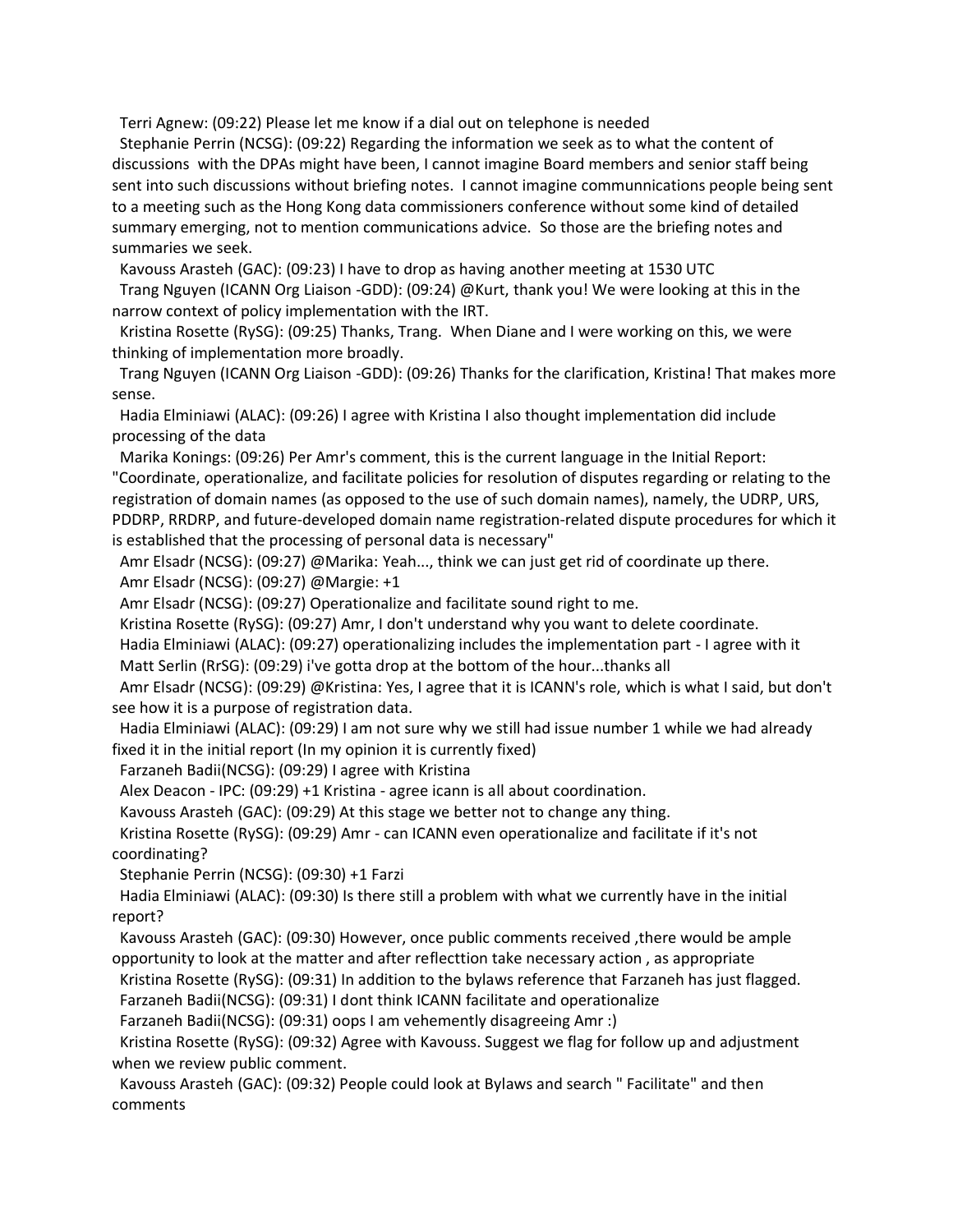Kavouss Arasteh (GAC): (09:33) To retain or delete coordination was extensively discussed and debated. why we come back to it again

 Kavouss Arasteh (GAC): (09:33) I do not understand the insistance and pressure of some people Alan Greenberg (ALAC): (09:34) I never understood why people insisted on including "developing policy" as a purpose for processing data.

Kavouss Arasteh (GAC): (09:34) Alan+1

 Farzaneh Badii(NCSG): (09:35) because that is what ICANN does Alan it coordinates development and implementation of policy

 Alan Greenberg (ALAC): (09:35) An dexactly which data elements are we processing while doing that? Farzaneh Badii(NCSG): (09:36) ICANN is the co-controller Mr. Greenberg so tells CPs how to process the data. it does not process the data in my opinion

Terri Agnew: (09:36) finding the line

 Kavouss Arasteh (GAC): (09:37) it coordinates development and implementation of policy ? for data processing?

 Amr Elsadr (NCSG): (09:38) @Alan G.: "I never understood why people insisted on including "developing policy" as a purpose for processing data." - Yup. Agree.

Farzaneh Badii(NCSG): (09:38) I think so Kavouss. but I might be dead wrong.

 Kavouss Arasteh (GAC): (09:39) This was discussed at length and some people wanted to insert that term but finally agreed was reached not to do that

Farzaneh Badii(NCSG): (09:39) that was over another point Kavouss. not this puprose

Kavouss Arasteh (GAC): (09:39) I did not say who is right and who is wriong

Kavouss Arasteh (GAC): (09:40) No agreement was reached at the previous occasions

 Farzaneh Badii(NCSG): (09:40) oh you were not there. we had many agreements :) anyhow fine I give up that's easy but have the word coordinate in there

 Margie Milam (BC): (09:40) The other policy that I am not sure we discussed was the privacy/proxy one too

 Kavouss Arasteh (GAC): (09:41) Yes but the concept is the same that people wants to use almost every place " coordinate and .....

Kavouss Arasteh (GAC): (09:42) Perhaps we wait until public comments are received

 Marika Konings: (09:42) These are the names that staff took down: Volunteers to date: Mark S, Diane Plaut, Stephanie Perrin, Hadia, Amr, Georgios, Margie, Ashley

Ashley Heineman (GAC): (09:42) I stepped back since Georgious also volunteered.

Margie Milam (BC): (09:42) I stepped back for Mark

Mark Svancarek (BC): (09:42) "marksv" :-)

Marc Anderson (RySG): (09:42) someone from RySG will join, still discusing who.

Kavouss Arasteh (GAC): (09:42) I leave it to Asley and Geogios to reconcile

Kavouss Arasteh (GAC): (09:43) Ashley

Marika Konings: (09:43) I've taken Margie and Ashley off the list

 Kristina Rosette (RySG): (09:45) The email from the CPH regarding the EDPB letter has been sent to the list.

Amr Elsadr (NCSG): (09:46) Thanks all. Bye.

Ben Butler (SSAC): (09:46) Thanks all

Kristina Rosette (RySG): (09:46) Thanks, all.

Marc Anderson (RySG): (09:46) thanks all, thanks Kuert

Marc Anderson (RySG): (09:46) er Kurt

Leon Sanchez (ICANN Board Liaison): (09:46) thanks everyone bye

Georgios Tselentis (GAC): (09:46) bye thanks

Julf Helsingius (NCSG): (09:46) Thanks all